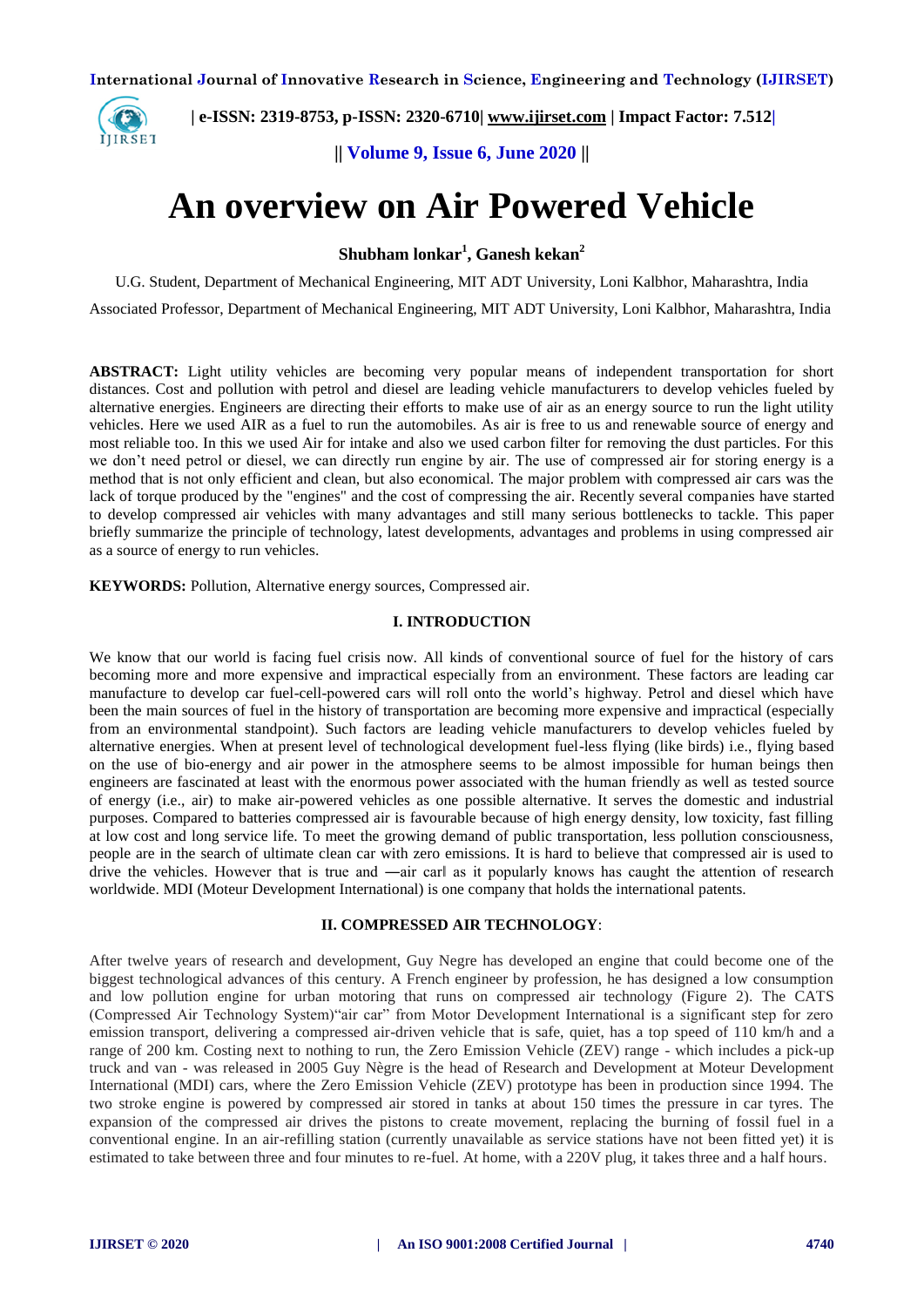

## **| e-ISSN: 2319-8753, p-ISSN: 2320-6710| [www.ijirset.com](http://www.ijirset.com/) | Impact Factor: 7.512|**

## **|| Volume 9, Issue 6, June 2020 ||**

The principle of compressed-air propulsion is to pressurize the storage tank and then connect it to something very like a reciprocating steam engine of the vehicle. Instead of mixing fuel with air and burning it in the engine to drive pistons with hot expanding gases, compressed air vehicles (CAV) use the expansion of compressed air to drive their pistons. Thus, making the technology free from difficulties, both technical and medical, of using ammonia, petrol, or carbon disulphide as the working fluid. Manufacturers claim to have designed engine that is 90 percent efficient. The air is compressed at pressure about 150 times the rate the air is pressurized into car tyres or bicycle. The tanks must be designed to safety standards appropriate for a pressure vessel. The storage tank may be made of steel, aluminium, carbon fiber, Kevlar or other materials, or combinations of the above. The fiber materials are considerably lighter than metals but generally more expensive. Metal tanks can withstand a large number of pressure cycles, but must be checked for corrosion periodically. A company has stated to store air in tanks at 4,500 pounds per square inch (about 30 MPa) and hold nearly 3,200 cubic feet (around 90 cubic metres) of air. The tanks may be refilled at a service station equipped with heat exchangers, or in a few hours at home or in parking lots, plugging the vehicle into an on-board compressor. The cost of driving such a car is typically projected to be around Rs. 60 per 100 km, with a complete refill at the "tankstation" at about Rs. 120 only.

#### **III. ENGINE WORKING**

- How does air engine work
- Approximately 90m3 of compressed air is stored in fiber tank in the vehicle.
- The engine is powered by compressed air, stored in a carbon-fiber tank at 30Mpa (4500psi). The tank is made of carbon fiber in order to reduce its weight
- The expansion of this air pushes the piston and creates movement. The atmospheric temperature is used to reheat the engine and road coverage.
- The air conditioning system makes use of expelled cold air.



fig1.Air engine

#### **How Compressed Air Can Fuel a Car**

 In practical terms compressed air at 300 bars is stored in the carbon fiber tank A. Air is release through the main line firstly to an alternator B where the first stage of decompression takes place. The now cold air passes through heat exchanger C which adds thermal energy to the air and provides a convenient opportunity for air conditioning D.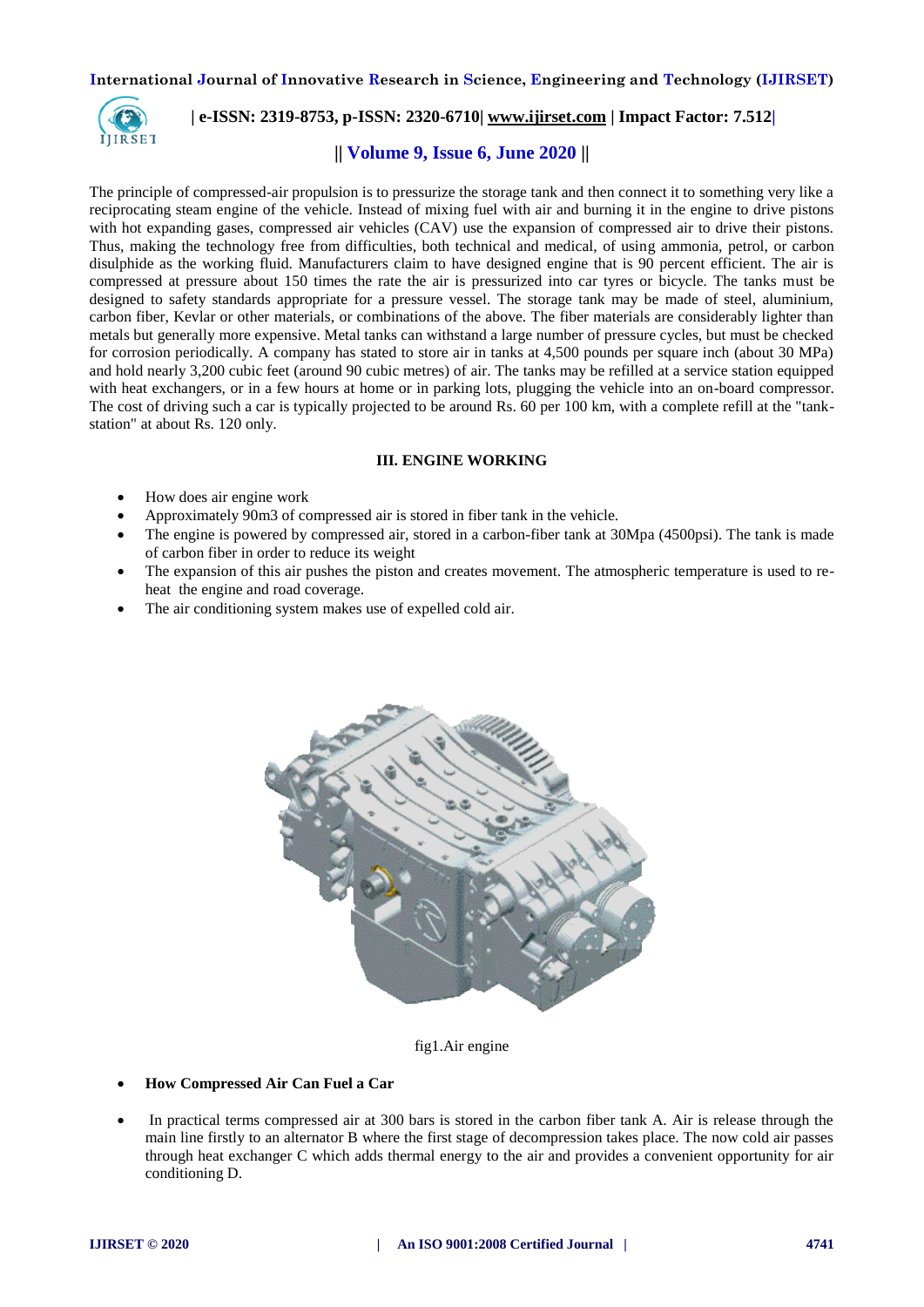

# **| e-ISSN: 2319-8753, p-ISSN: 2320-6710| [www.ijirset.com](http://www.ijirset.com/) | Impact Factor: 7.512|**

# **|| Volume 9, Issue 6, June 2020 ||**

 The warm compressed air now passes to the motor E where two more stages of decompression and reheating takes place. The motor drives the real axle G through the transmission F.



fig2.The Chassis

#### **Compressed Air Tanks**

- Compressed air tanks are one of the major part of this car. This tank holds 90 cubic meters of air compressed to 300 bars. It is similar to the tanks used to carry the liquid gas used by busesfor public transport. The tanks enjoy the same technology developed to contain natural gas. They are designed and officially approved to carry an explosive product: methane gas.
- It is fitting, that MDI has reached an agreement with the European Leader in aerospace technology air bus industries for the manufacture of the compressed air storage tanks. With a remote supervision arrangement, Air bus industries overseas the making of the storage tanks at each MDI factory. The coiled carbon fiber technology used in the construction of the tanks is complex and requires a substantial quality control process which the multinational company, home of the Airbus aircraft, will provide for our vehicles.

## **The Air Filter**

- The engines work with both air taken from atmosphere and air pre-compressed in tanks. Air is compressed by the on-board compressor or at service station equipped with a high pressure compressor
- This represents a true revolution in automobiles  $-$  it is the first time that a car has produced minus pollution, i.e. it eliminates and reduces exciting pollution rather than emitting dirt and harmful gases. The exhaust pipe on the car produces clean air which is cold on exit (between -15o and 0o) and is harmless to human life.

## **Process Description**

- The first piston takes in ambient air and compresses it to approximately 300 psi and 200  $*F$  in the compression chamber during the first cycle of the engine.
- When the piston pause, a small amount of compressed air from the tanks is released into the expansion chamber to create a low pressure, low temperature volume of about 140psi.
- Shortly before the valve to the exhaust cylinder is opened, a high speed shutter connects the compression and expansion chambers
- The air tanks for storing the compressed air are localized underneath the vehicle. They are constructed of reinforced carbon fiber with a thermoplastic liner. Each tank can hold 3,180 ft3 of air at a pressure of up to 4,300 psi. When connected to a special compressor station, the tanks can be recharged within 3-4 min. They can also be recharged using the onboard compressor 3-4 hours after connecting to a standard power outlet.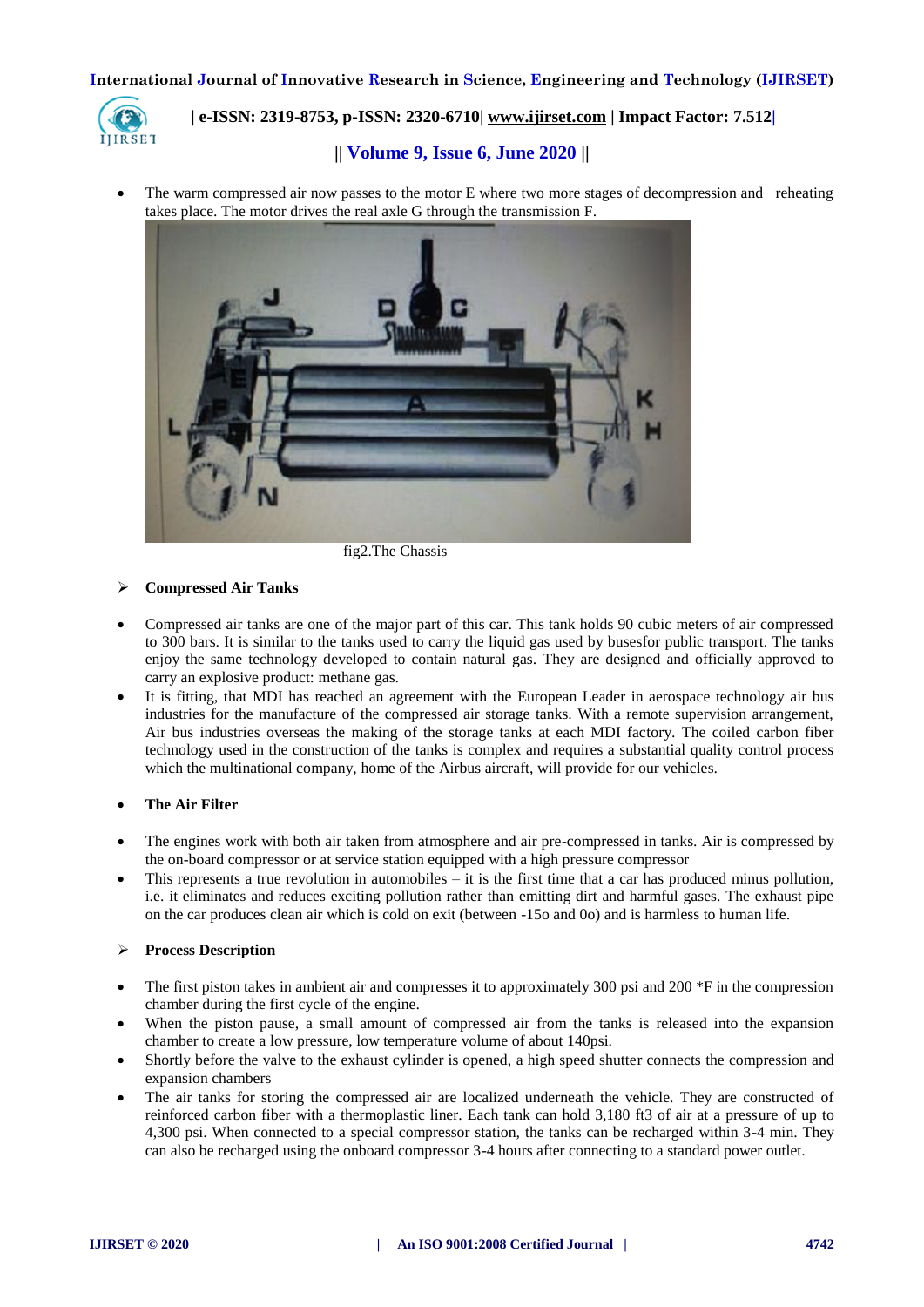

# **| e-ISSN: 2319-8753, p-ISSN: 2320-6710| [www.ijirset.com](http://www.ijirset.com/) | Impact Factor: 7.512|**

# **|| Volume 9, Issue 6, June 2020 ||**

## **Technology Description**

• The following is the description of the actual functionality of the motor.



fig.3.Structure of air engine

**Working** 



fig.4.Compressed Air Engine

## **ADVANTAGES:**

In comparison to petrol- or diesel-powered vehicles "air powered vehicles" have following advantages:

- Air, on its own, is non-flammable, abundant, economical, transportable, storable and, most importantly, nonpolluting.
- Compressed air technology reduces the cost of vehicle production by about 20%, because there is no need to build a cooling system, fuel tank, spark plugs or silencers.
- High torque for minimum volume.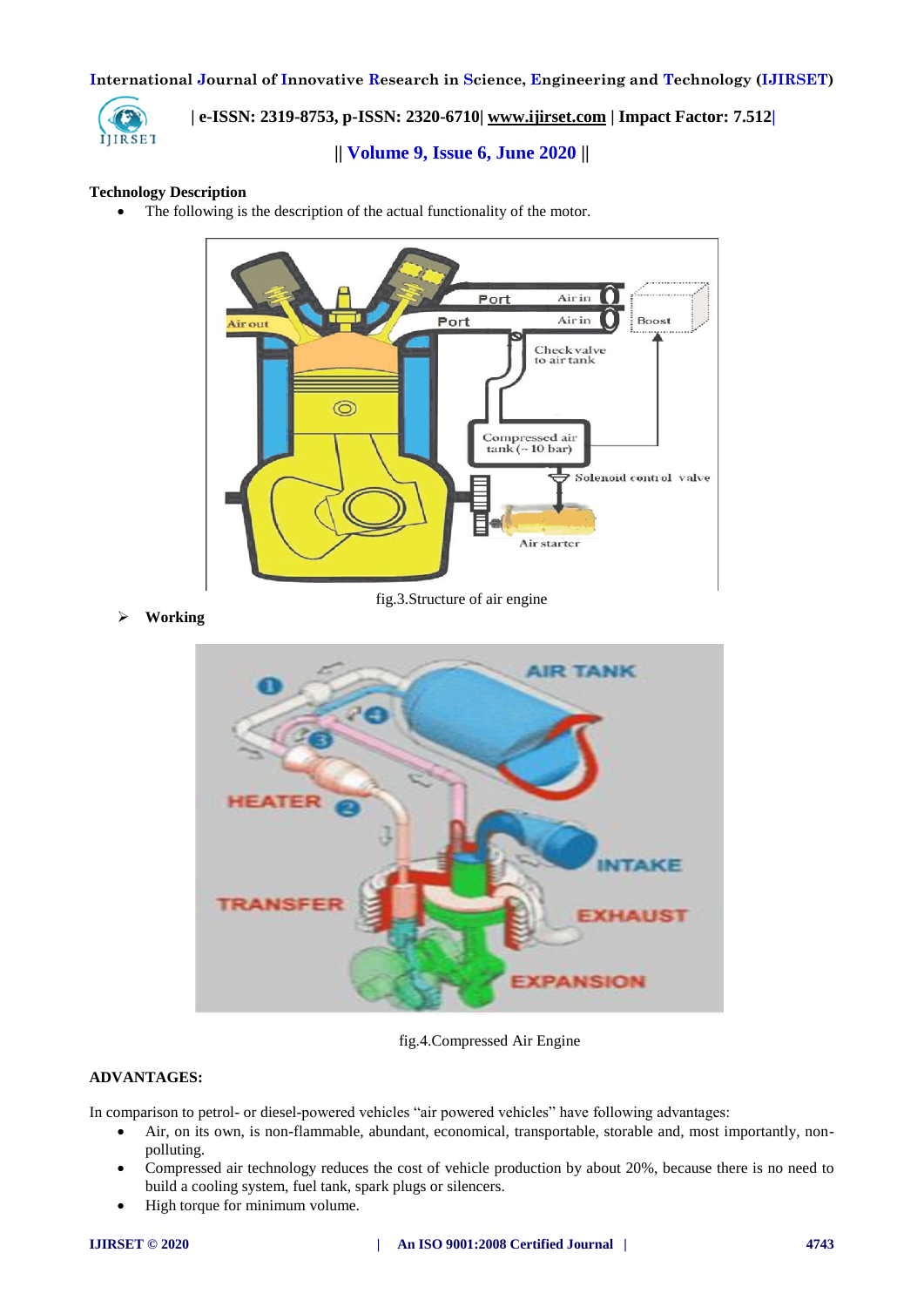

## **| e-ISSN: 2319-8753, p-ISSN: 2320-6710| [www.ijirset.com](http://www.ijirset.com/) | Impact Factor: 7.512|**

## **|| Volume 9, Issue 6, June 2020 ||**

- The mechanical design of the engine is simple and robust.
- Low manufacture and maintenance costs as well as easy maintenance.
- Lighter vehicles would mean less abuse on roads, thus, resulting in longer lasting roads.
- The price of fuelling air powered vehicles will be significantly cheaper than current fuels.
- When the air is being compressed at reasonable speeds, it heats up. The heat given off during compression could be reclaimed for space heating or water heating, or used in a Stirling engine.
- Transportation of the fuel would not be required due to drawing power off the electrical grid. This presents significant cost benefits. Pollution created during fuel transportation would be eliminated.

#### **DISADVANTAGES:**

- Very little is known about air powered vehicles thus far.
- Refuelling the compressed air container using a home or low-end conventional air compressor may take as long as 4 hours tough the specialized equipment at service station may fill the tanks only in 3 min.
- Tanks get warm when they filled rapidly. It would be difficult to cool the tank efficiently while charging and thus it would either take a long time to fill the tank, or they would have to take less than a full charge(since heat drives up the pressure).
- Compressed air has a low energy density comparable to the values of electrochemical lead-acid batteries. While batteries can somewhat maintain their voltage throughout their discharge and chemical fuel tanks provide the same power densities from the first to the last litre, the pressure of compressed air tanks falls as air is drawn off.

**Air pod, the Car That Runs on Air**

With gas prices rising and the massive drought making ethanol a tough sell as a gas alternative, India's tata motors has hit on the perfect time to debut the Air pod, a small urban vehicle that, as its name suggests, runs on air. If you don't know much about how regular cars use fuel, natural gas or, alternatively, hydrogen is compressed in a pressurized tank, hence the 'pssf' sound when you unscrew the gas cap. Now think about air rifles. If you had the bad luck to grow up with an older brother obsessed with using you as a target (or perhaps you were that older sibling yourself), you know that the air we breathe seems harmless enough, but when compressed it packs a punch.



 They enlisted the help of MDI, an engineering company that's been developing zero pollution engines since the early 90s. The Airpod has a 175 litre storage tank of compressed air that you refill with an external pump or with an electric motor that can 'refuel' the car while its in motion. This first model reaches a top speed of 43 mph (70 km/h), making it best suited for transporting people or small goods around city streets. One tank lasts over 125 miles (200 km) and takes only two minutes to fill up again at an average price of just one euro per fill.The Airpod has three seats for adults plus a smaller fourth seat for a child. There's even room for luggage. It only has three wheels, two doors and no steering wheel. Instead, you drive it with a joystick. MDI has the public and service sector in mind, naming runners, messengers and artisans as its target market. The Airpod, which is currently in its second phase of testing, is just one of five models MDI is developing. They're also working on a truck, sedan, convertible and bus version.